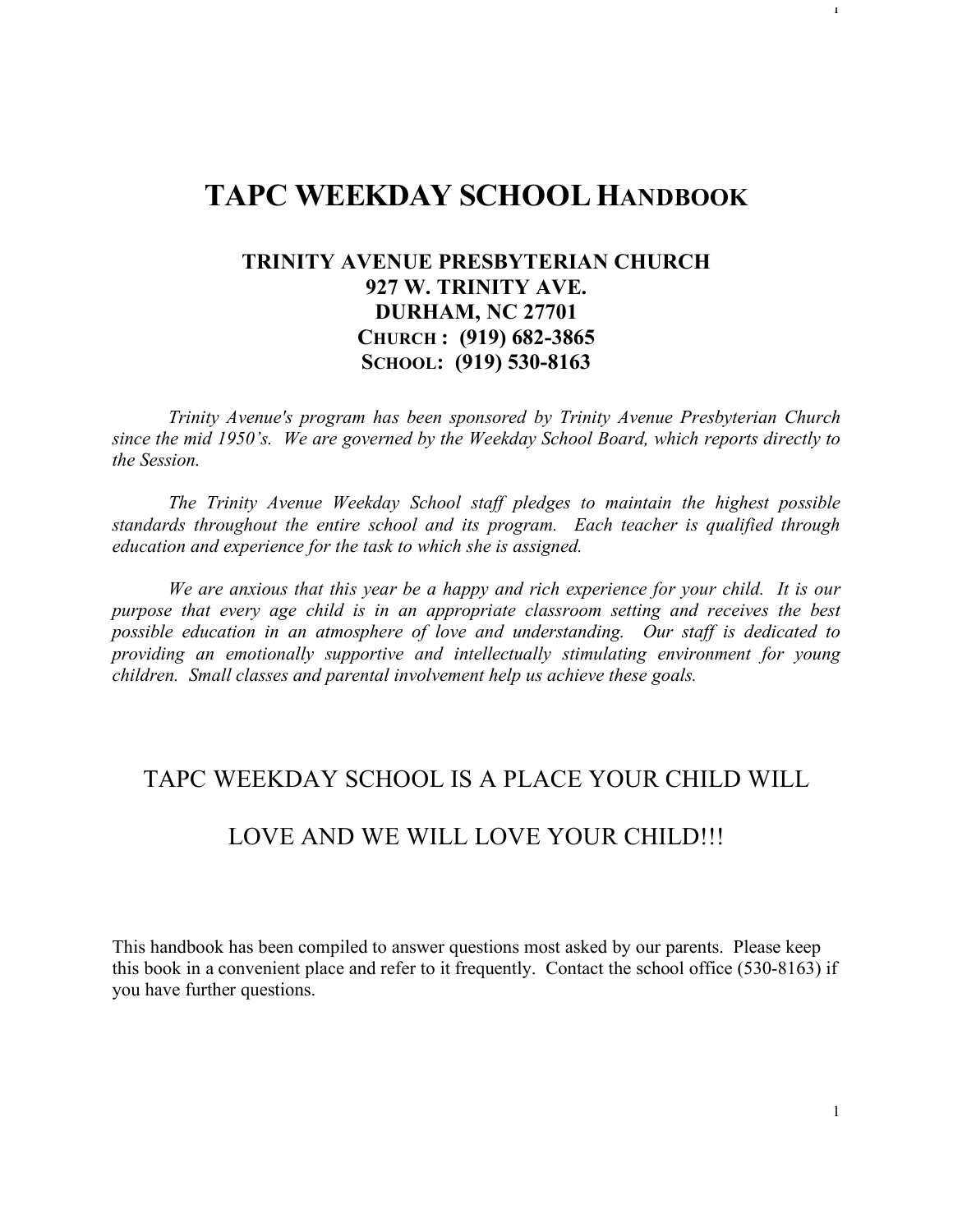### **SCHOOL OFFICE**

Our School office is located on the lower level of the William Bennett Fellowship Center of Trinity Avenue Presbyterian Church. It is the administrative center of our program. Our Director is happy to hear your concerns at any time. She is here to provide support and guidance to the staff, parents and children.

Office hours are 9:00 a.m. to 1:00 p.m. during the school year, Sept.-May. The Church/School answering machine is also available 24 hours a day for you to leave messages. Calls will be returned as soon as possible.

### **REGISTRATION**

Our school is open to all races and creeds.

Registration is held during January for the following school year. After January 31st, we will fill any available spaces in these programs with children from our waiting list.

Once a child is enrolled in the program and will be returning to us the following fall, a new Registration form\*, Registration fee\* and Supply fee\* will be required no later than January  $31<sup>st</sup>$ . In addition to the registration and supply fee, one (1) month's tuition will be required by June  $1<sup>st</sup>$ . This fee will be applied to your child's LAST MONTH tuition for the following year. This fee is also non-refundable. If it becomes necessary for you to withdraw your child during the regular school year prior to May, we would appreciate a month's

notice if at all possible or the fee will be forfeited.

We **cannot** promise the number of days you wish for your child to attend the program, but will have enough spaces to accommodate our presently enrolled children. We guarantee our present children placement for the following year, **except** for those wishing a Readiness spot. We have a maximum of 10 spaces available in our Readiness program. These spaces are filled on a **FIRST COME FIRST SERVE BASIS** and upon teacher's recommendations.

Financial Aid is available. Forms are available in the office and must be turned in no later than April 30th for the upcoming school year.

We do reserve the right to refuse a registration.

\*Registration fee, supply fee and one month's tuition applied to May of the following year are all nonrefundable fees.

## **CLASSES AVAILABLE (Meet 9:00-12:00 noon)**

#### Youngest- 2 yr. Old Classes

We offer children who will turn two (2) years old prior to September 1st, a class that meets on Tuesday/Thursday or Monday/Wednesday/Friday mornings. Some parents may wish for the child to attend all days, which is available on approval of the Director and Teachers. This is the only program in which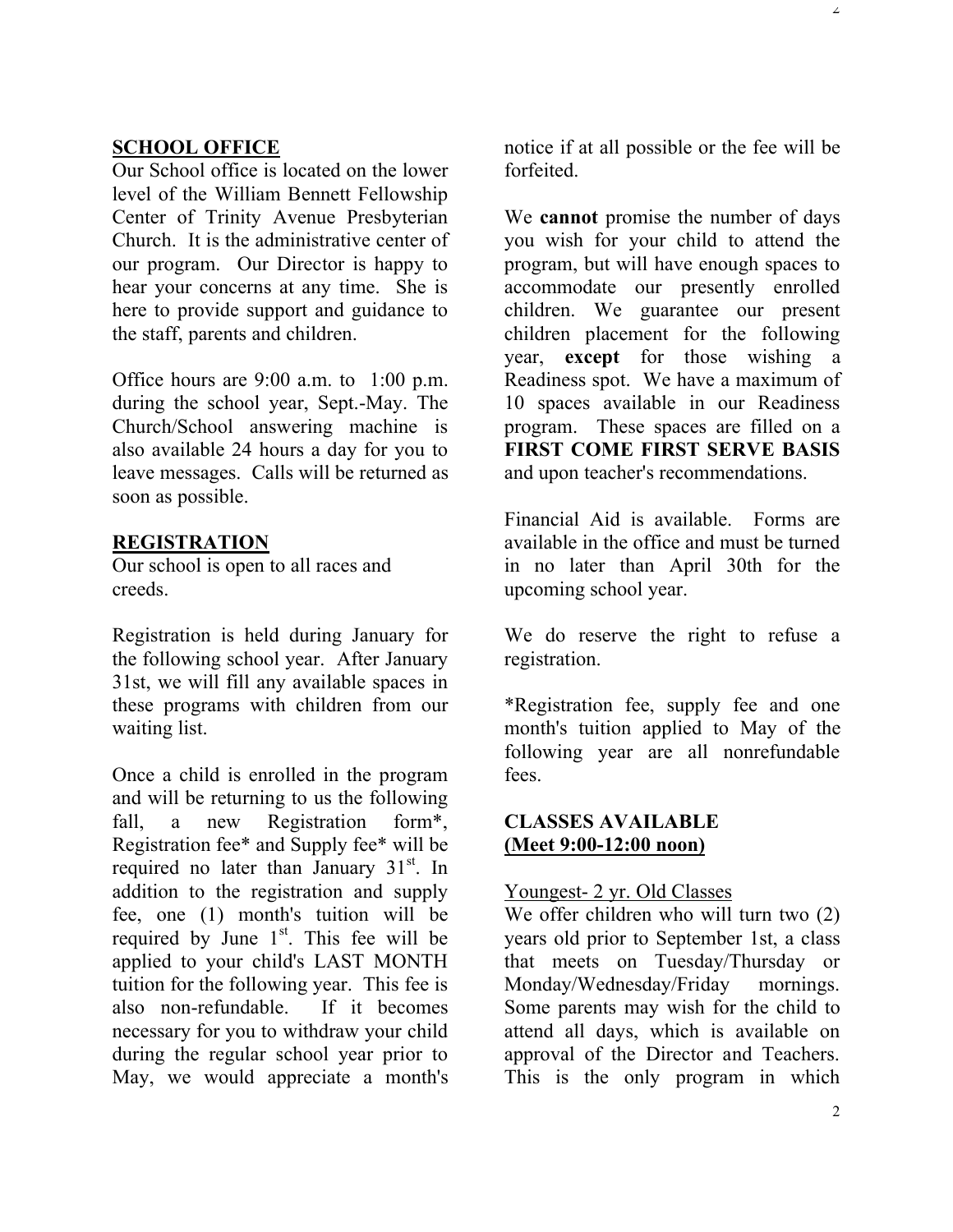children do not have to be completely toilet trained. This class meets from  $9:00-12:00$ .

#### 3 year old Classes

Any child who is three (3) years old before September 1st will be offered a three day or a five day a week program.

### 4 year old Classes

Any child who is four (4) years old before September  $1<sup>st</sup>$  will be offered a five day a week program.

We offer no four day program for any age child.

Any child enrolled in the above classes must be toilet trained.

### Readiness: 5 year olds

A child may be enrolled in this program if he or she is five (5) years old by October 15th. The Readiness class is from 9am to 12:00pm.

Regardless of your child's age, we feel it is most important that they be in a program that best suits their maturity and development. Children mature at very different rates and we never want to pressure children into doing things they are not ready to do.

### **HOURS**

Our daily school hours are from 9:00 am until 12:00 noon\* on the days for which your child is registered. They MAY NOT be brought into the classroom prior to 8:55 am and MUST be picked up on time at noon. A LATE FEE of \$5.00 for each fifteen minutes is charged if a child is picked up after 12:05 PM. If it is a car pool pick up, the LATE FEE is charged for each child in that car pool.

 $\mathfrak{I}$ 

These same late fees also apply if your child is picked up after 1:00 PM. from PLAY PALS.

## **ARRIVAL & DEPARTURE PROCEDURES**

\*All children must be accompanied to their classroom by an adult.

\* Staff needs to be notified of the child's arrival.

\*Upon departure, an adult must come to the classroom for pickup. Please do not enter the classroom. The teacher will open the door when class is dismissed. If children are picked up on the playground, the teacher *must* be notified before leaving. \*Authorization is required in writing when anyone other than the parents picks up a child \*Children must never be left unattended. Make certain that your children are close by upon entering and leaving the building or playground. They can disappear into the crowd quickly, and go with those exiting directly into the parking lot.

## **PLAYPALS**

PLAYPALS is offered from 12:00 noon until 1:00 p.m. Monday – Friday. This is supervised unstructured time by one or two teachers and gives parents flexibility in pick up time. Generally, the children will be outdoors during this time, weather permitting. If PLAYPALS is held inside, activities will include free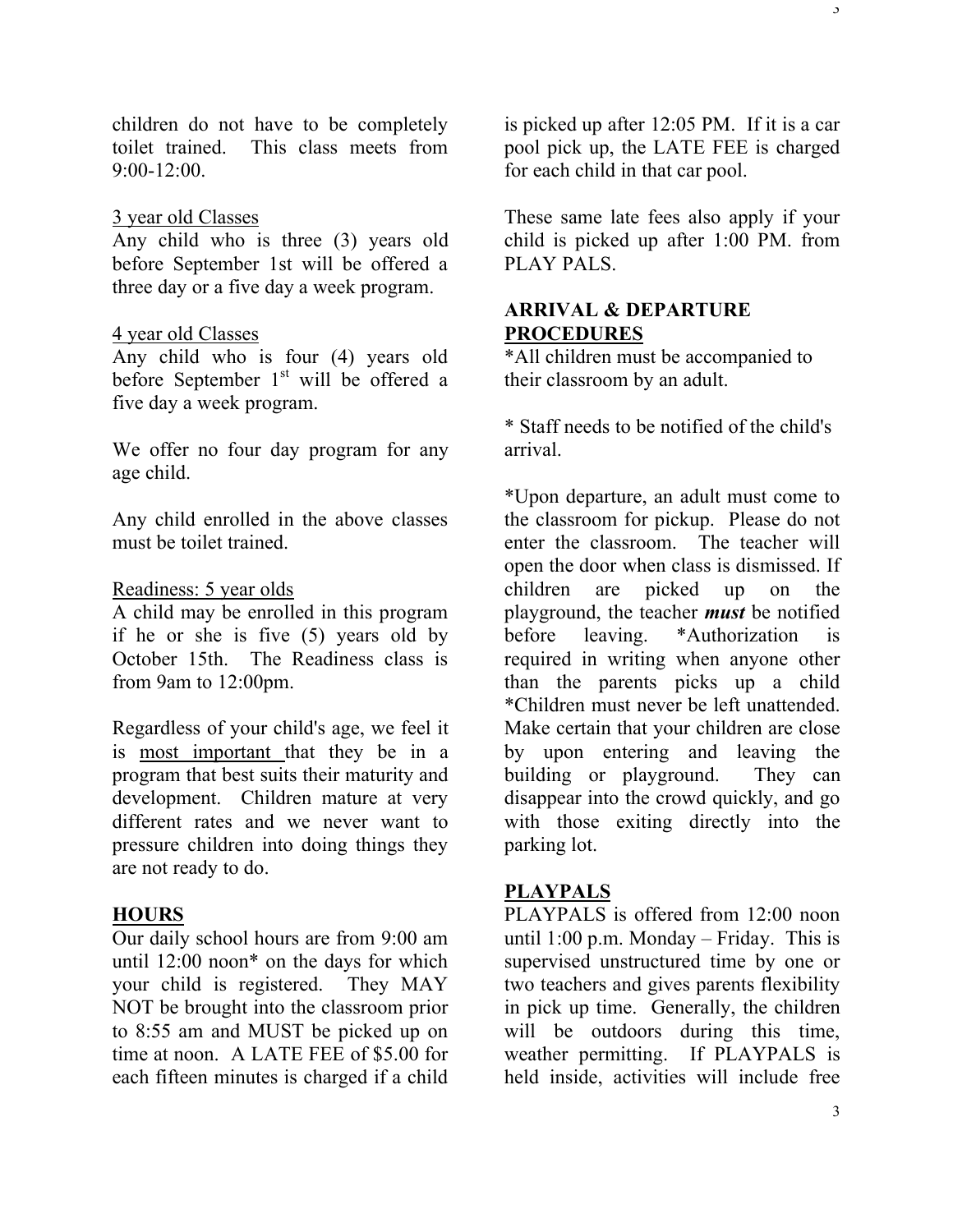play, art, educational videos, etc. We do not put the children down for naps during this time. Fees for PLAYPALS are \$5.00 per day or \$80.00 per month.

.

Please make reservations for your child to use this service on a daily or permanent basis by entering his/her name on the PLAYPALS list posted on the entry table. If you are on our regular PLAYPALS list, please add the projected cost for the month to your tuition check. We keep tally on a monthly basis. If your child uses this service on an occasional basis, please pay in the WDS office prior to or the day the child is using it. (Please use exact change!)

Daily additions or corrections to the PLAYPALS list should be done prior to 9:00 am to give other children an opportunity to use this service.

*You will be CHARGED whether or not your child uses this service if you fail to remove his/her name from the list once thev are signed up.* If your child will be absent, please call the office to have her name removed from the appropriate list. *This should be done prior to 9:15 am*.

A LATE FEE of \$5.00 per child per 15 minutes will be charged if you do not pick up at 1:00 p.m.

## **PREPARING YOUR CHILD**

Regularly scheduled hours for all children are from 9:00 am-12:00 noon.

Adjustments are so important to the children. Give them every benefit to adjust to their new school environment and the rewarding experiences they will have every day**.**

4

Prior to the start of school, begin to develop a regular routine at bedtime. Getting to bed on time in the evening and arising early enough to have a good breakfast are winners for all children.

**ARRIVE ON TIME!** It is important that each child arrives on time and come to school each day they are scheduled for class.

**HAVE YOUR CHILD WALK INTO THE BUILDING** (instead of carrying him/her).

**PLEASE DO NOT REMAIN IN THE CLASSROOM**, once you have said your goodbyes to your child. We offer a loving morning filled with discovery and excitement for your child. We will call you if we see a separation problem.

Inform us if your child is showing signs of unhappiness AT ANY TIME. There may be days when they do not want to come to school, but it is best to keep up the routine. BE POSITIVE! If there's a problem it will usually work itself out in a few days. Anticipate with your child a happy experience in school. Speak of the wonderful times that will be experienced and the new friends they will meet. Your child will be quick to sense your emotions. We want this to be a wonderful experience for both you and your child.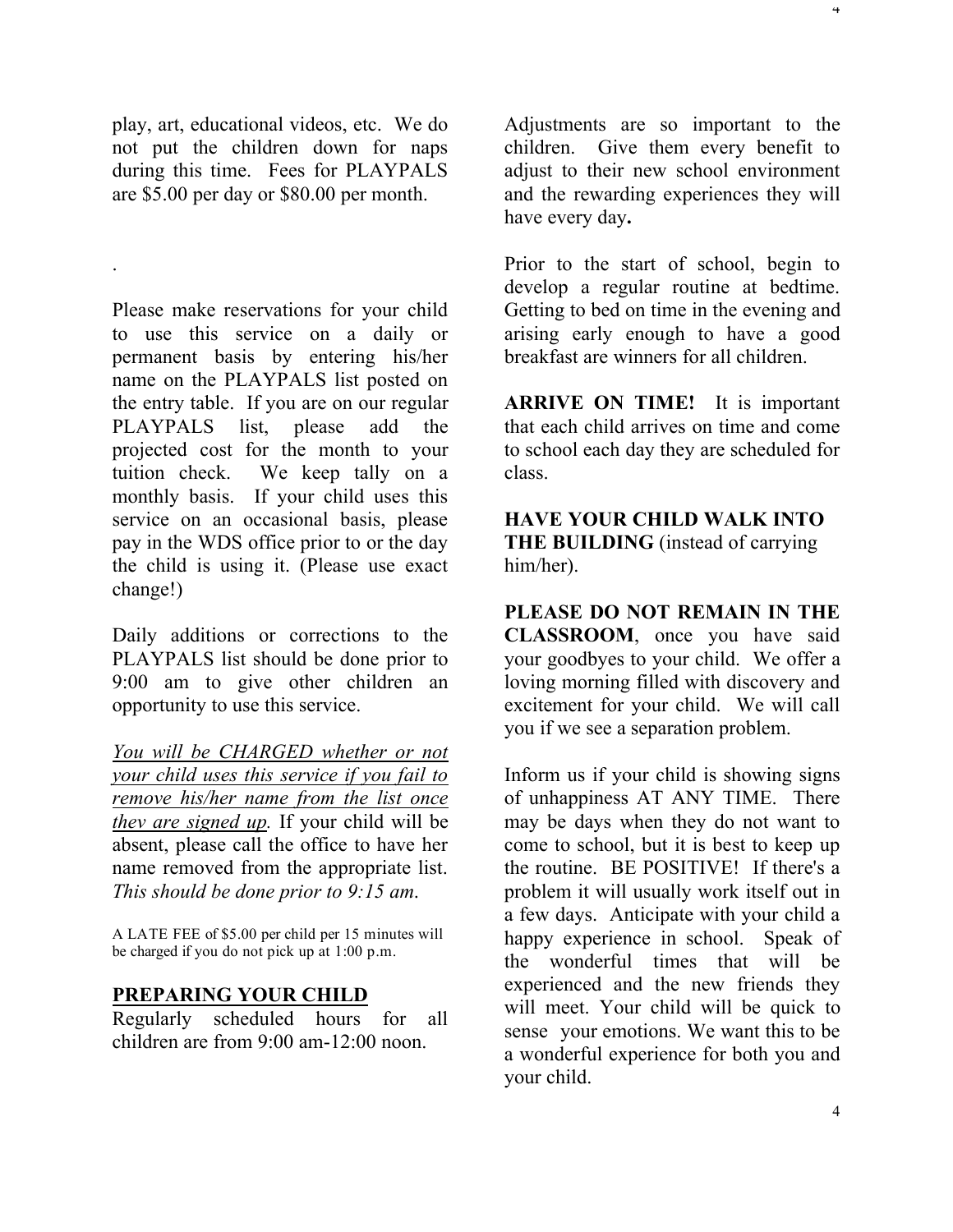## **BATHROOM HABITS**

Diaper changing is not a routine part of any class except the twos. All children must have the appropriate independent skills in this critical self-help area. To enhance your child's success potential with using the toilet independently, we suggest pants without zippers/belts (and no overalls). We know that occasionally accidents will happen, but, if your child still has frequent bowel accidents, then they are not quite "toilet trained." In such cases, we will need to work closely with parents about strategies for developing these important skills. While we know that it will be just a matter of time before the child will have these routines well integrated, it may also be the case that the child is not ready to be in a classroom. In such cases it is usually best not to push.

Parents are encouraged to talk with their child's teacher or the director if they have questions or concerns.

### **CONFERENCES**

We would like school to be an extension of the home. Please feel free to speak to the teacher (before or after school) about any concerns you may have regarding your child. The teachers will do the same.

Our Director is always available to meet with parents. We can also set aside a time for you to meet with your child's teacher upon request. In other words, communication between school and parents is very important to us.

Parent/Teacher conferences are scheduled for one day in late January.  $\upsilon$ 

### **DISCIPLINE POLICY**

"Children are diamonds in the rough and must be cut skillfully." We are a Christian School and our discipline will show this.

At TAPC Weekday School we view discipline not as a means of punishing a child who has behaved inappropriately, but rather as a means of teaching a child. Positive discipline teaches children where the limits are set, how to maintain control over their bodies and how to problem solve in the event of conflict. When children receive positive, nonviolent and understanding interactions from adults around them, they develop good self-concepts, problem solving skills and self-discipline. Based on this belief of how children learn and develop values, TAPC practices the following discipline and behavior management techniques:

\*The environment is a place designed especially for children

\*Each class has clear and simple rules which are stated positively and posted in each room. Children are reminded of the rules so that they can become familiar with what is expected from them.

\*Positive behavior is reinforced when we 'catch the child being good.' We praise those who cooperate by giving lots of attention to the children who do what is expected.

\*Redirection is used often as a means of interesting a child in a more constructive activity. The teacher might ask a child to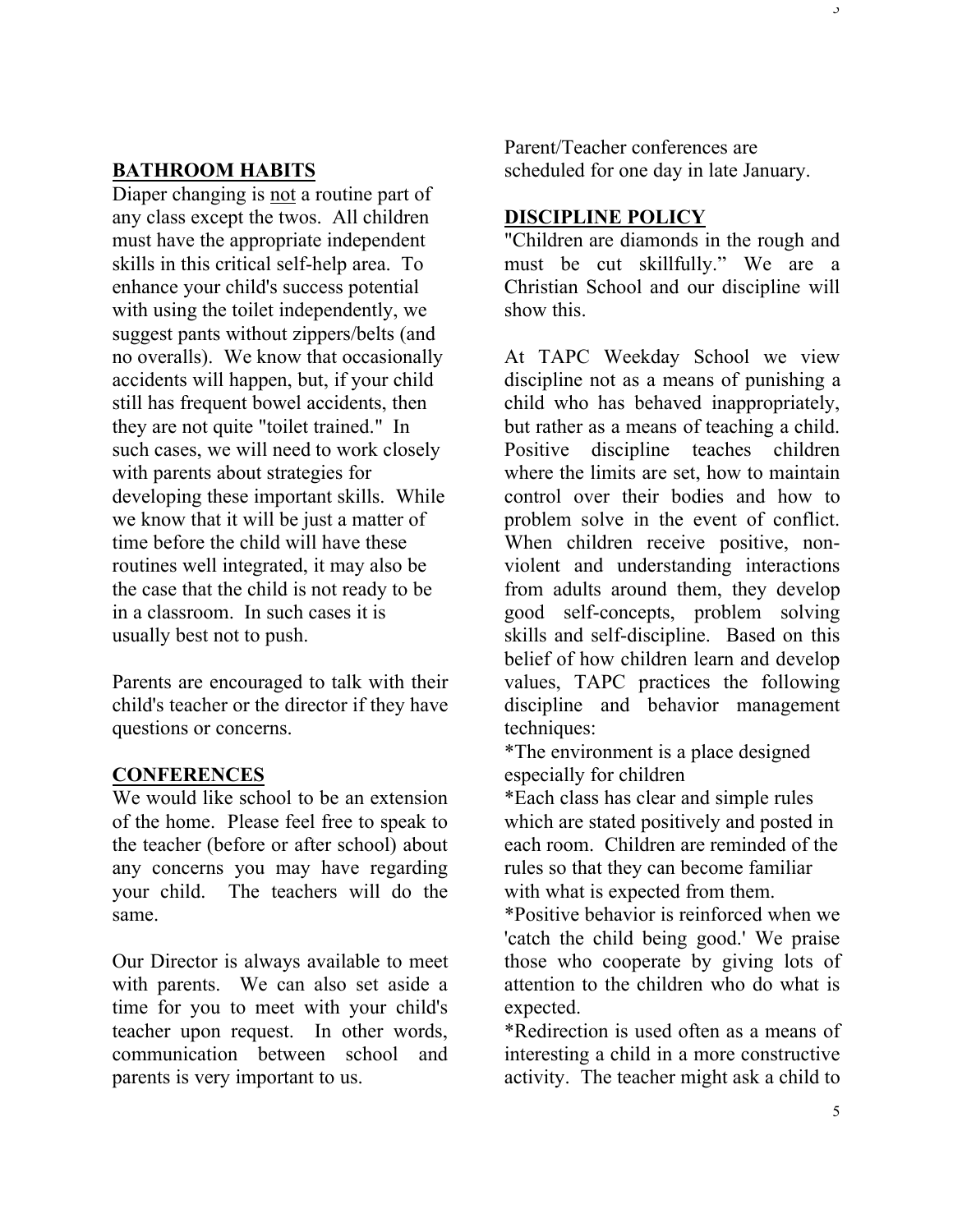help, or send them to a different area to play.

\*Positive reminders are used to tell the child what we WANT them to do (rather than constantly using 'no' or "don't").

\*Renewal time-when a child loses control, or is disruptive or destructive, the teacher may give the child a brief "time out.' During the 'time out' the child is seated in a chair away from the group's activities, but within the group, the teacher will review the rules with the child and offer alternative strategies.

## **NOTE: NO CHILD WILL BE SUBJECTED TO CORPORAL PUNISHMENT OF ANY KIND.**

Should a discipline problem arise that the teacher and Director cannot handle without the parent's advice and support, a conference will be held with all involved parties. Written documentation will be provided concerning the problem. A letter will be sent two (2) weeks after this conference restating the problem and informing the parties of the improvements or regressions seen to date. A follow-up conference will be held within the next four (4) weeks if needed.

In the event the discipline problem does not improve, affects the welfare of the other students and/or cannot be adequately counseled by the staff, the Weekday School Board will be presented with the individual situation. They will decide if a dismissal is in the best interest of all parties. A or two week grace period will be given to the parents and child (if needed) so alternative arrangements can be secured.

## **TOYS**

Please do not allow your child to bring ANY toys or other personal items to school. There are plenty of toys in the classrooms and "lost" or broken toys upset both the child and the teacher. Please do not allow your children to bring knives, guns or any other 'play' weapons or sharp pointed instruments to school. Should one make its way into the class, the teacher will put it away for the entire morning and return it to the parent at the time of dismissal.

 $\mathbf o$ 

NOTE: Some children require a "security" item. Please discuss any necessity with the teacher.

## **HEALTH ISSUES**

Please notify the office when your child is sick or absent for any reason.

We will isolate any child who becomes ill at school and call the parents to come pick up the child as soon as possible.

## **The 24 hour rule**

If your child receives a throat culture, please keep her home until you have the results of the culture and/or antibiotics have been administered for 48 hours. In addition, please keep children home if the following has occurred during the previous 24 hours vomiting, diarrhea,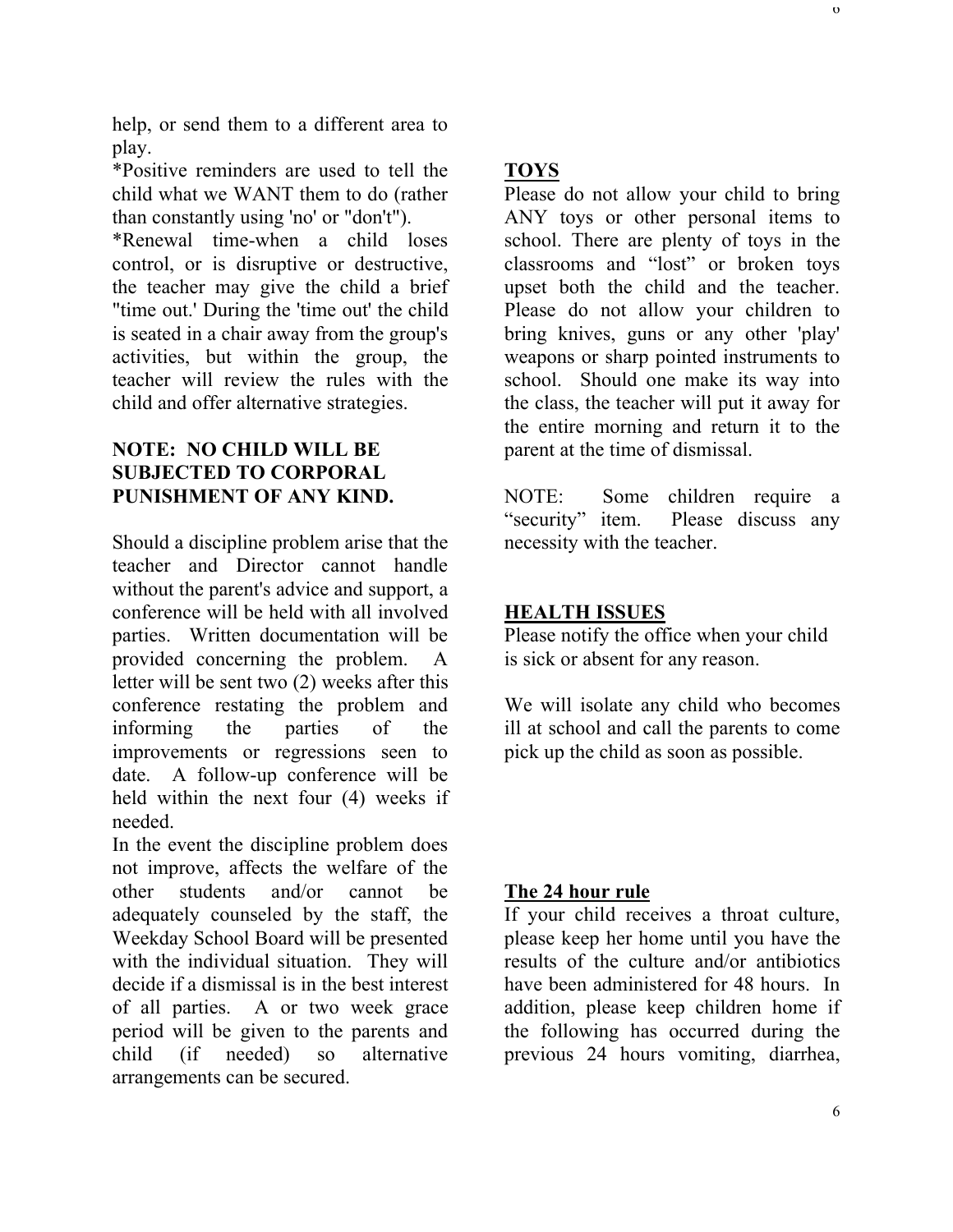conjunctivitis, or continuous coughing/ heavy nasal discharge.

Please be fair to the other children in class by not allowing a sick child to come to school. Often a day of rest is the best medicine!

Establish the kind of 'going-to-bed, getting up, resting and playing routine' at home that is conducive to good health and good habits. Children SHARE EVERYTHING especially GERMS!! Be considerate of others and do not bring sick children to school.

We require an annual medical form on each child every year. This form must be signed by your child's pediatrician/family physician. This physical examination and updating of the child's immunization record should take place no more than

six (6) months prior to the start of school each September. Please mail this form after completed or bring to the office, no later than the first day of school, This form will remain in your child's file.

**ALLERGIES:** Please alert the school if your child has any food or environmental allergies.

## **Accidents**

If an accident occurs at school staff members will administer first aid as necessary. In cases where the injury seems like it might need further attention, you will be called for a consultation or to pick up your child. If more than a playground scrape occurs,

an accident report will be filled out with details and the first aid administered.

 $\prime$ 

If your child becomes ill or injured and requires immediate medical attention, emergency medical assistance (911) will be called. Parents will be notified immediately.

Teachers are not allowed to administer any medication to children during preschool. If your child needs medication during the preschool morning, one of the parents must administer the medication.

We will post information or send home a note when any of our children have been exposed to a communicable disease. Please notify the office any time that your child is ill.

Each child is asked to bring a large box of tissues and a roll of paper towels to the classroom the first day of school. Once that supply is used up, we'll let you know of our need for more.

## **ABUSE**

North Carolina law requires us to report to the Department of Social Services of Durham County (DSS) if we suspect a child may be abused or neglected. Our staff feels a responsibility for the children with whom we work.

If you feel a situation exists that warrants a closer look, please bring it to the attention of our Director. Any information you give to us will be kept confidential.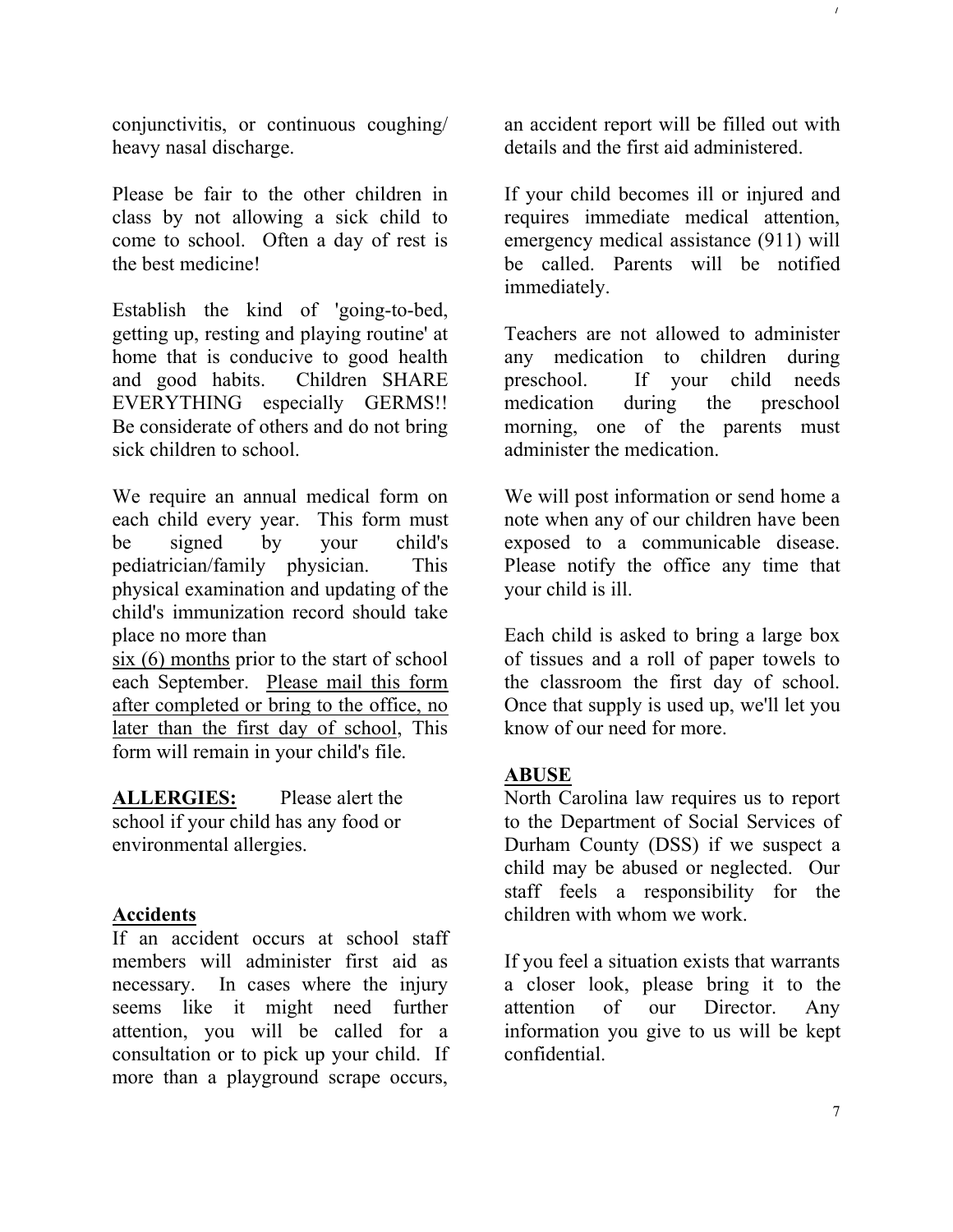#### **SPECIAL NEEDS**

TAPC does not discriminate against children with special needs. However, under normal circumstances, we are not equipped to meet the special needs of some children. If such cases arise, we are willing to work with parents in finding more appropriate care.

From time to time it becomes necessary to have a child evaluated by a professional to determine if special help is needed for a child to be able to work up to his/her potential. In such cases the parents will be required to have this evaluation completed at their expense. This only enhances the quality of the life of the child in question.

#### **LUNCH**

We have lunch together at school each day. Please pack a small to moderate amount of food in a lunch box or carrier with the child's name clearly marked. Please—**NO** candy or dessert. **SPECIAL NOTE:** Each child should bring his/her own beverage (juice box, sealed cup, etc.)

**ALLERGIES:** Please advise the school of any food allergies your child may have.

### **BIRTHDAYS**

Birthdays are always special and we love to celebrate them at school with classmates. We encourage parents to bring a simple treat, such as cookies or cupcakes. While we do not have elaborate parties at school, a special snack is certainly welcome. We encourage parents to bring a simple treat,

such as cookies or cupcakes. No gifts are exchanged in class. Parents are asked to be considerate when extending birthday party invitations to children in their child's class. Please extend the invitations personally to **all** children in class or mail the invitations to the invited children. Your regard of this policy will help maintain a feeling of acceptance for all children in your child's class.

 $\circ$ 

### **CLOTHING**

Children should be dressed simply, comfortably and sensibly for play. Shoes with non-skid bottoms should be worn by all children all of the time to avoid accidents, particularly on the playground. Please avoid overalls, boots (cowboy) and any clothing with drawstrings (hoods, jogging pants, etc.)

All children should bring a change of clothing at the beginning of school. We will keep these clothes at school, to be used if needed. Remember when the seasons change to update the clothes. Please provide disposable diapers and wipes for children, if needed.

**PLEASE MARK ALL OF YOUR CHILD'S CLOTHING**. Many times a child will not recognize his/her own jacket or sweater. Often times more than one child will have the same jacket/sweater as someone else in the class or school. A name on everything is very helpful.

Please allow your child to wear clothing that is washable. Our paint is washable; however, some colors do not wash out as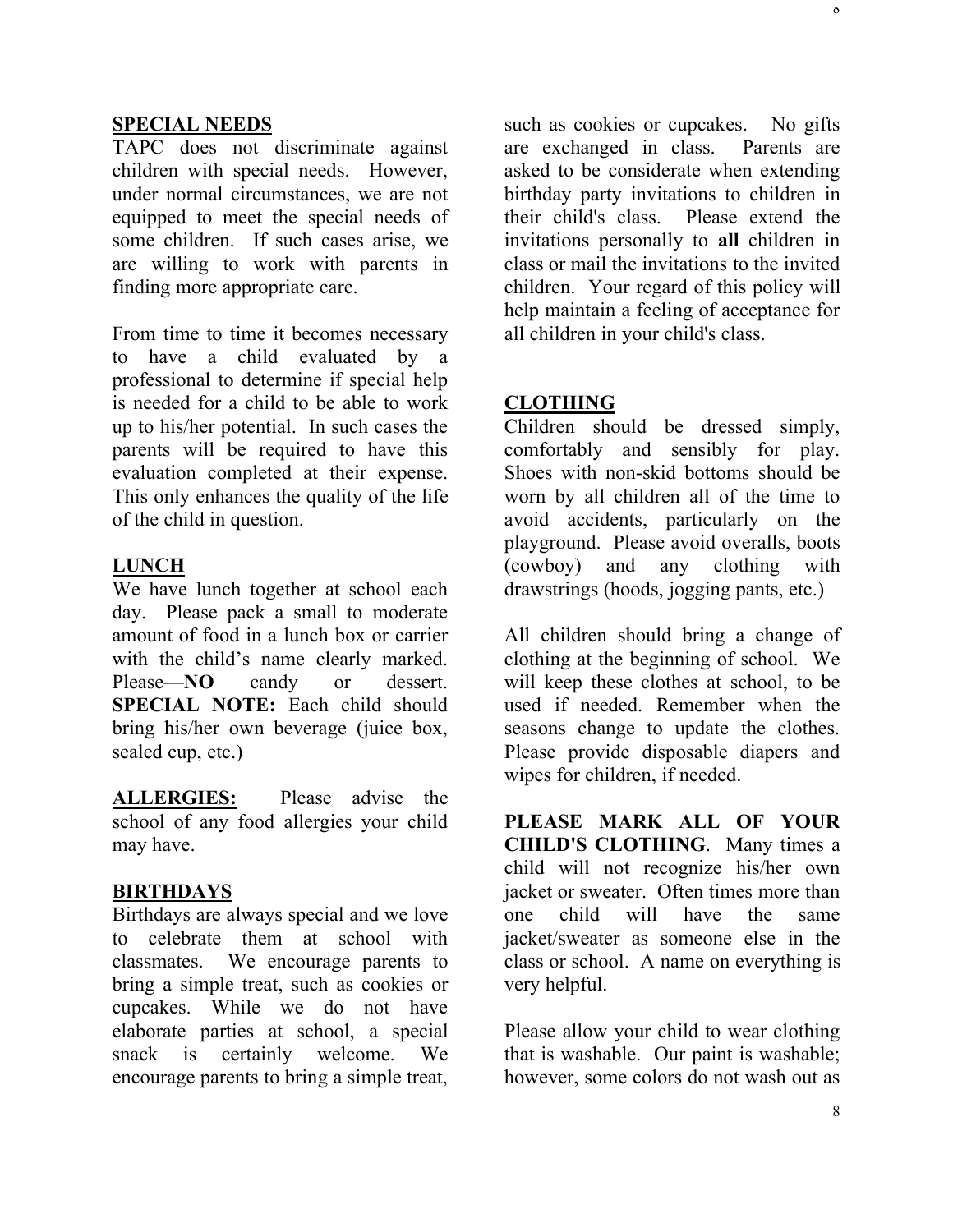well as others. We do not want the children's good clothing to be damaged. We do try to allow the children to explore and be creative. This can be difficult if a child is worried about getting dirty.

MAKE CERTAIN to check your child's bag every day to see what 'treasures' might be coming home!

A lost and found is located in the hall downstairs or in the office.

### **PLAYGROUND**

We feel each child should have some daily outside activity. Therefore, we will go outside when the weather is 40 degrees or above and is not inclement. PLEASE REMEMBER COATS & MITTENS.

Parents often bring their children to use our playground when school is not in session. No one other than WDS classes can use the playground between 8:00 am and 1:00 pm each weekday.

If you use our playground at other times, please help us maintain it by making sure the equipment is used properly, any trash is picked up and disposed of properly and gates left closed upon leaving the area.

## **CAR POOLING/ TRANSPORTATION**

You will be asked to fill out a general Car Pool form at the beginning of school for your child's teacher. This form will indicate the name(s) of persons who will be able to pick up your child. WE DO NOT ALLOW CHILDREN TO GO

WITH PERSONS WE DO NOT KNOW. You must fill out this form with your permission or call the office if your plans change. We will get word to the teacher.

 $\mathcal{I}$ 

### Car Pool- Change -Forms

You must fill out the car pool change form when your child is to ride home with someone other than those listed on our permission slips. We do not take a child's word in these matters, nor do we allow children to leave with persons we do not know. In cases of emergency, you can call the school office and leave a message about a change in plans and we will notify your child's teacher. We do have the right to ask for identification when necessary.

When bringing your child to school please make certain all children are fastened in a seat belt or appropriate car seat. We would also encourage you to place children in the back seats of cars. With newer models of cars and the air bags, no child should be sitting in the front seat of a car. "BACK IS WHERE IT'S AT' is a great motto.

IF YOU DRIVE AN OVERSIZE VEHICLE, PLEASE PARK IN THE LOT NEXT TO THE PLAYGROUND. YOU WILL HAVE MUCH MORE ROOM!

## **FIELD TRIPS**

Throughout the school year, the Readiness class will schedule a few field trips. We rarely take any of the younger children on such trips. If you have a special place to visit, it will be reviewed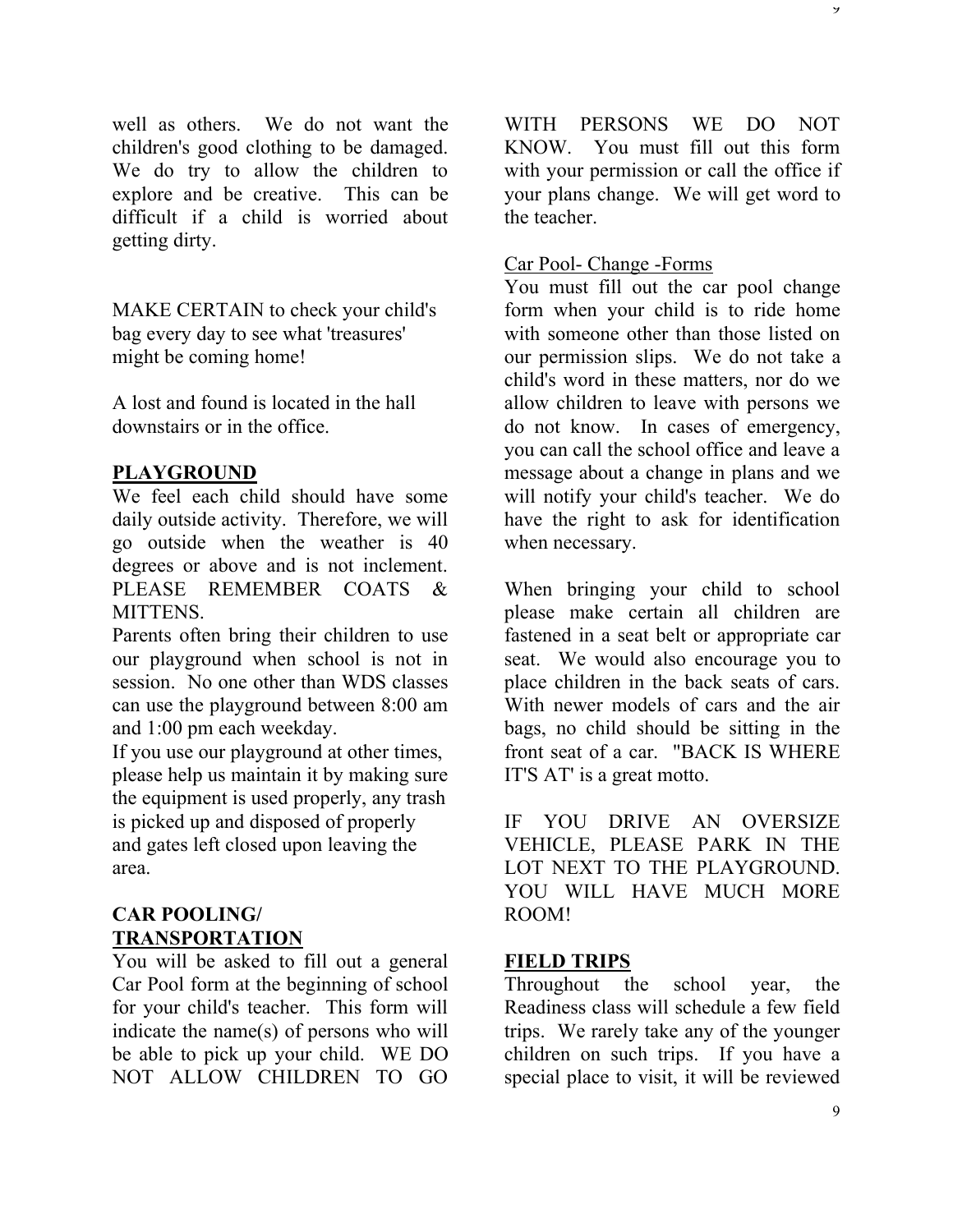by the Board, Director and teachers. Plenty of notice is given to parents regarding the date, time, cost (if any), etc. Parents are asked to drive on these trips. The number of drivers needed will be on a sign up sheet outside the class. If enough drivers are not available, the trip will be canceled. (Teachers are unable to drive students on field trips).

Children under 4 years of age must be in a safety seat. This seat must be installed in the car of the parent who is driving by the parent of the child who is riding in that car. We do not allow any child to ride in the front seat of a car, whether it is equipped with air bags or not.

### **SCHOOL CALENDAR**

At the beginning of the school year you will have received a School Calendar. In general, we start with an "open house" the day after Labor Day in September. The first full day of school will be the Wednesday following Labor Day. Extended hours will also begin on Wednesday.

All other days are from 9-12. The only exception is an occasional day when the Church asks that we vary our schedule to help with traffic tie-ups (Lenten Luncheons, funeral services, etc.)

Our school year ends in May before Memorial Day.

Children at TAPC will attend Celebration at least once a month. This is a short presentation done by the Church staff on Christian Education. It will

include songs and offer age appropriate stories and pictures.

## **INCLEMENT WEATHER POLICY**

We are closed if the Durham Public Schools are closed for bad weather. We will dismiss early if the weather should become "bad" and Public Schools dismiss early. We advise parents to listen to the radio or television, or phone the school. On those particular days, Playpals will not be available.

If the Durham Public Schools have a delayed opening due to bad weather, TAPC Weekday School will open at 9:30am.

If it is necessary for the Durham Public Schools to be out for more than 3 days, we make every effort to reopen school. We will evaluate weather conditions and conditions at school: the parking lot as well as electricity and heat. We will call parents to advise them of school's reopening. Tuition will not be refunded for days missed due to inclement weather. If you are ever in doubt, please don't hesitate to call the office, the Director or your child's teacher.

#### **FINANCES**

TAPC's Federal tax ID # is 56-1645828.

All payments are made in the office. Please do not send checks with a child or give them to a teacher. All tuition payments are due on your child's first school day each month (Sept. through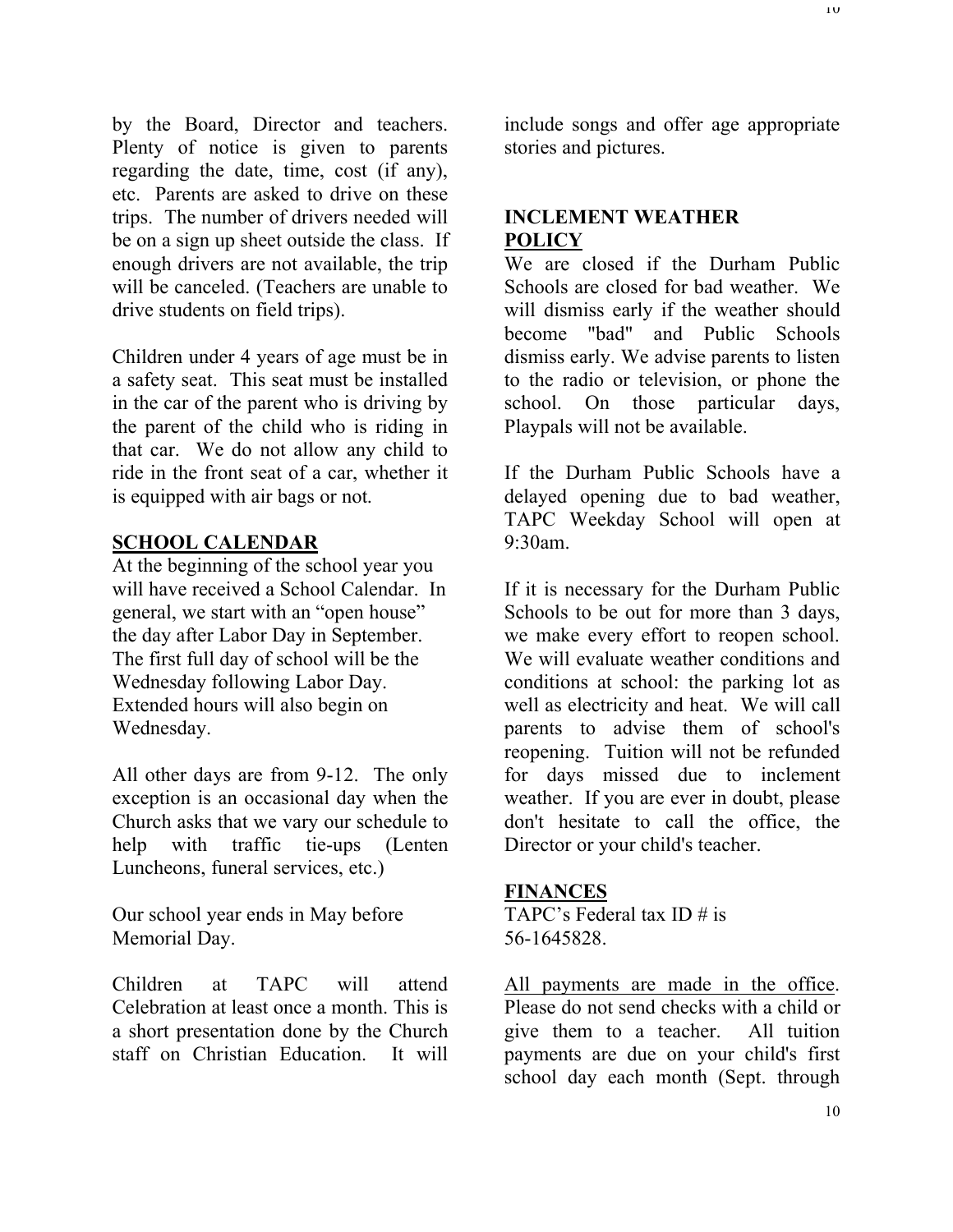Apr). We do not send bills. A LATE FEE of \$25.00 will be charged on all payments received after the 10th of each month and a \$35.00 fee after the 15th. A \$20.00 fee will be charged for each check returned by the bank. Please indicate your child's name on the check. Often times we have children with the same last name or the parent's name is different from the students. We want to make certain the appropriate account is credited.

The yearly tuition fee has been divided into nine (9) equal installments. One of these payments is to be made by June 1st after registration. It is applied to the next year's last month's tuition. These required tuition payments are nonrefundable.

TAPC Weekday School is financed entirely through your tuition payments. The goal of this program is to provide the finest possible learning environment at a fee within the reach of all that wish to participate in the program. We are determined not to sacrifice quality in order to compete with others. Thus we must provide our children with qualified teachers and all necessary equipment to operate an outstanding program.

Each parent is given a registration form at the time a space has become available in our program. This registration form is for one school year beginning in September. Each school year a new registration form non-refundable registration and supply fee are due upon enrolling your child for the following school year.

## **Withdrawals**

We realize it is sometimes necessary to withdraw a child from our program in the case of prolonged illness or moving. In such instances, a 30 day notice should be given to the Director in person. Upon doing this, the tuition you paid in advance for the month of May will be applied to whichever is your child's last month in our program.

## NO BILLS ARE SENT FOR TUITION or PLAYPALS.

If your child uses Playpals on a regular basis, you must add the projected amount for the month to your tuition check. We keep tally on a monthly basis. If you overpay, a credit will be given the following month; underpay and please add this amount to your extended hours the next month. If your child uses Playpals on an occasional basis, please pay in the office prior to or the day the child is using it.

## **PARENT INVOLVEMENT**

Parents are encouraged to visit classrooms to participate with children in special activities or projects, read/tell stories to the class, help with parties, go on field trips, share a talent of hobby (playing the guitar, gardening, a rock collection, movies of a trip to the mountains, etc.). Parents are also invited to share their holiday customs and traditions by visiting classrooms and telling, showing, sharing with the children these celebrations. Please check in with your child's teacher BEFORE your visit. If your child is experiencing any adjustment or separation problems, it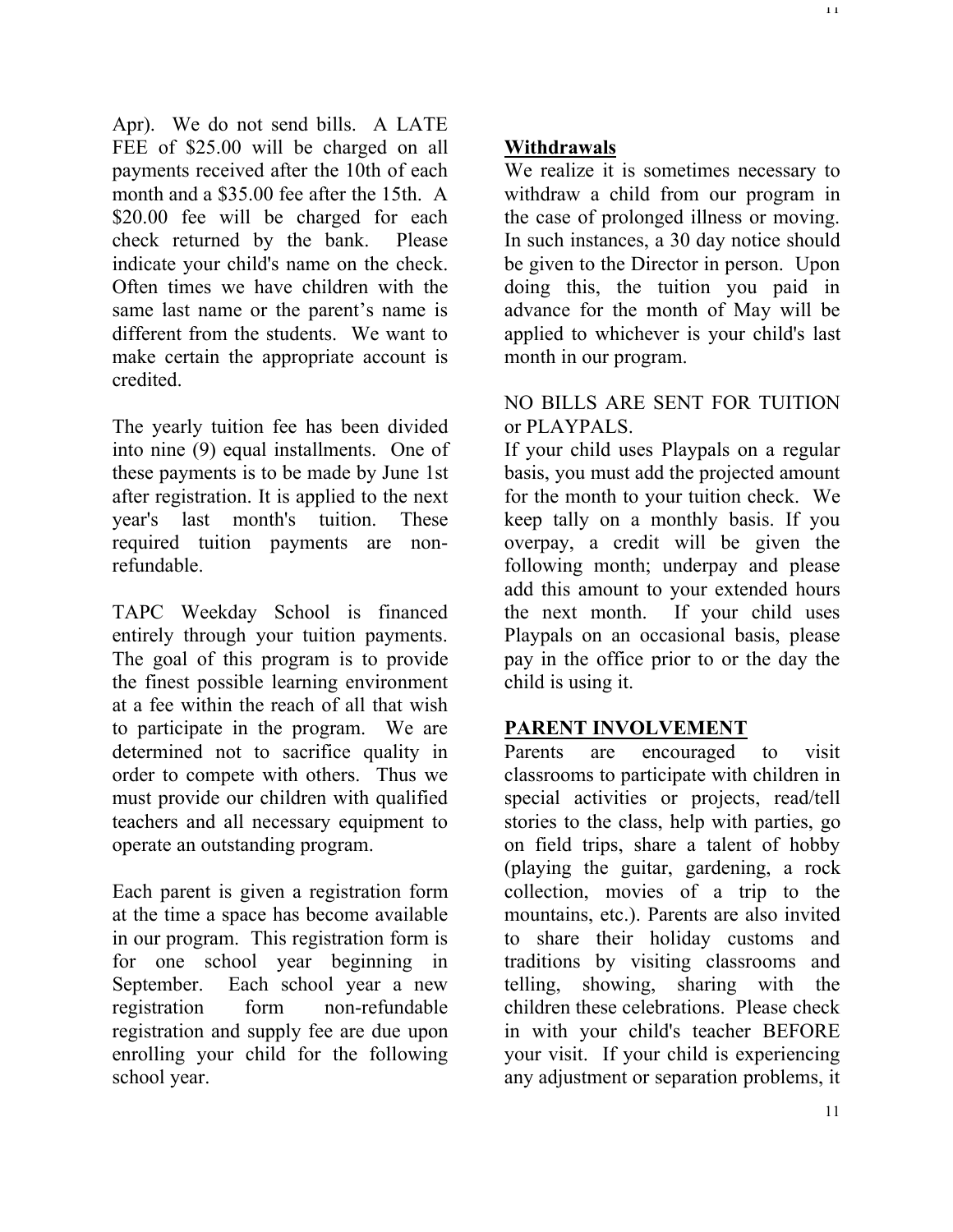might be harder for your child if you visit during that time. Also, please remember that the usual classroom ground rules are in operation even during parent visits.

If you wish to observe in a classroom, please reserve a space in the WDS office.

TAPC is able to continue its tradition of high quality not only because of the dedication of its staff, but also because of the support of our community of parents. Parents in our school community assist us as substitutes in the classrooms, participate in playground workdays, help us with small painting/carpentry chores, provide professional resources and advice from landscaping to computer programming. Everyone's contribution assures that our program remains the best that it can be.

The Weekday School Board enlists the help of parents for several events and fundraisers. We invite all parents to participate in these important events and celebrations.

## **SHOW & TELL SUGGESTIONS**

## *NO war-type toys are permitted at any time; i.e., swords, guns, etc.*

Show and Tell is a wonderful opportunity for children to verbally and visually share with their fellow classmates. We prefer items from nature rather than toys. Objects brought for Show and Tell are not played with during the morning. There are plenty of toys and games for everyone to use. Children often misplace or break show

and tell toys at school and this can cause problems.

## **REQUEST FOR LEGAL INTERVENTION**

Legal situations such as marital separation, divorce, child custody, foster parenting, adoption, etc. will not involve the TAPC Weekday School Staff unless the mental or physical well being of the student is in jeopardy. We do not keep in-depth records once they have left the program; therefore we cannot become involved in any actions pertaining to children not presently enrolled. Should testimony from a staff member be required, the preferable format would be that the attorney speaks to the Director and/or Board before approaching any teacher.

Should it become necessary for a staff member to appear in court, the attorney requesting the appearance will be responsible for all necessary expensesincluding travel, lodging, meals, salary payment for the time away from school, reimbursement for a substitute to fill the staff members position while away from job and any other expenses incurred by the staff member.

### **WE NEED YOUR HELP**

Drive **slowly** when arriving and leaving our parking lot each day. Remember that children this age do not think about danger. It is up to each of us to protect them. Drivers should keep the children with you at all times. Do not allow them to run ahead or hide from you.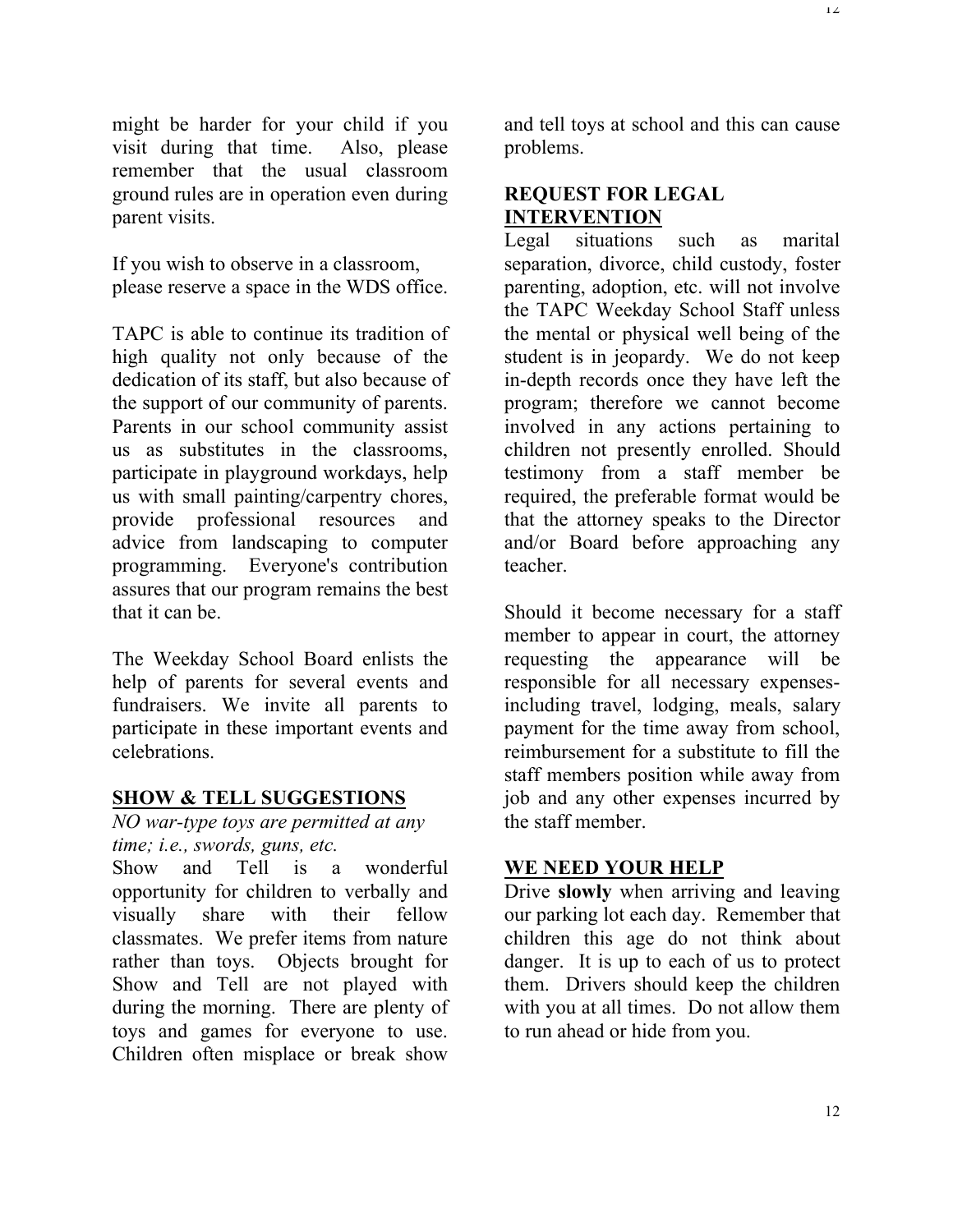Trinity Avenue Presbyterian Church is proud of their beautiful grounds. Teach your children to respect these surroundings by not climbing on trees, picking flowers, etc.

## **WE APPRECIATE YOUR SUPPORT OF OUR PROGRAM**.